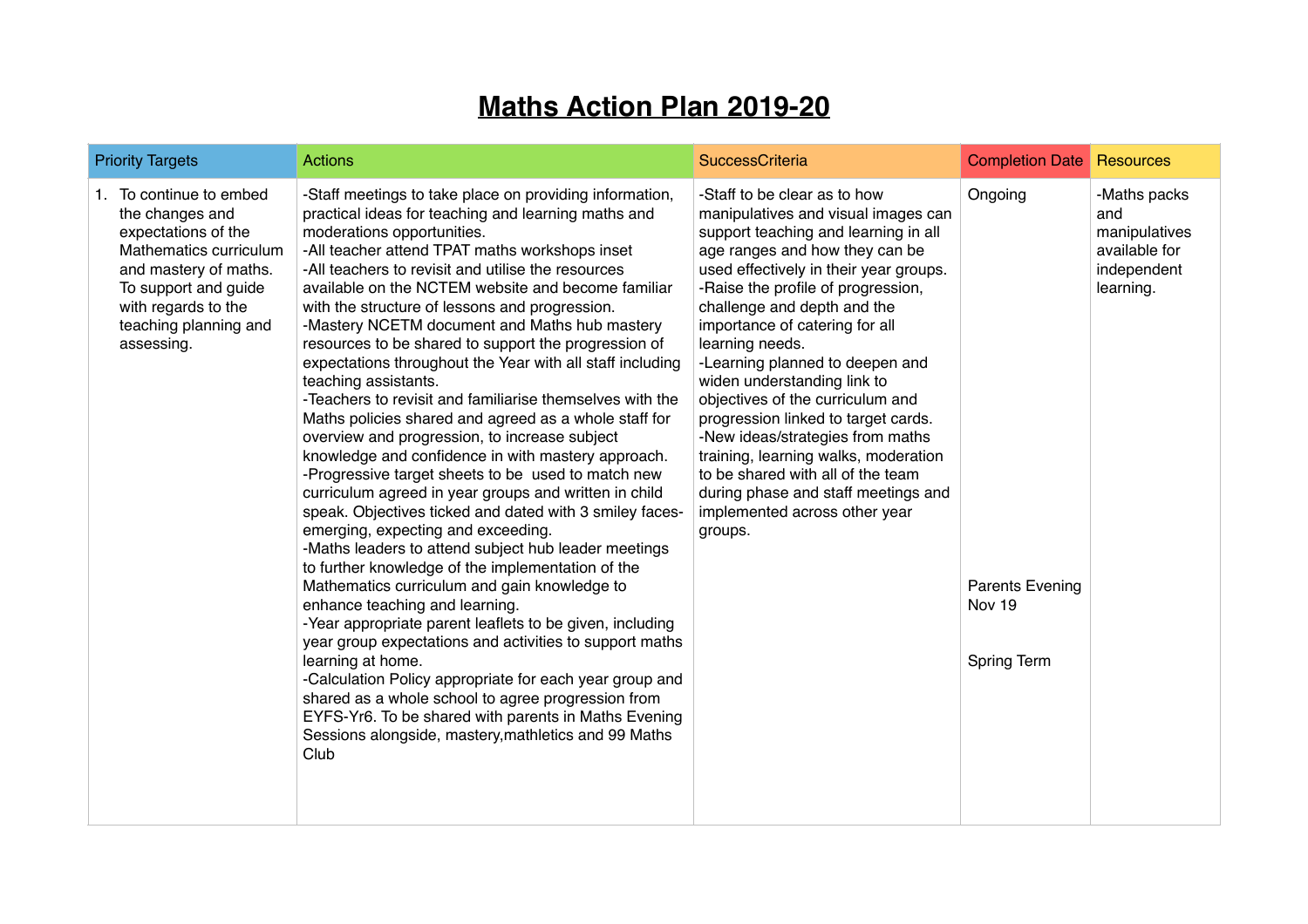| 2. To monitor the planning,<br>provision and impact of<br><b>Mathematics Curriculum</b><br>upon the levels of the<br>children's progress. | -Maths Lead and HT to undertake maths learning walks<br>termly with a focus on coverage, challenge, depth, use<br>of manipulatives.<br>-Book Scrutinies to be carried out termly both in phases<br>and whole school. Maths Governor to part of this<br>process.<br>-External observations led by maths leader/Cornwall<br>and West Devon Hub specialist/Penwith Hub led/<br>School Improvement Partner and Strength in Numbers<br>SLE.<br>-Moderation across TPAT Penwith Maths hub (9)<br>Schools) | -Maths data in each year group to be<br>above national average.<br>-All cohorts to make at least 6 points<br>progress across the year.<br>-Colleagues to be confident in<br>teaching their year group's<br>curriculum.<br>-To continue to make judgements<br>about individuals, cohorts and whole<br>school progress in terms of<br>emerging, expected and exceeding<br>and whetter children are on track to<br>achieve this throughout the year.<br>-Children's books to show clear<br>evidence of fluency, reasoning,<br>problem solving, coverage and<br>progression is evident between year<br>groups.<br>-Accurate and moderated<br>judgements surrounding levels of<br>teaching to be made from maths<br>Leader, HT and external maths<br>leaders | -Half termly data<br>capture.<br>-Termly book<br>scrutinies in<br>phases and<br>whole school<br>-Moderation<br>termly. |  |
|-------------------------------------------------------------------------------------------------------------------------------------------|-----------------------------------------------------------------------------------------------------------------------------------------------------------------------------------------------------------------------------------------------------------------------------------------------------------------------------------------------------------------------------------------------------------------------------------------------------------------------------------------------------|---------------------------------------------------------------------------------------------------------------------------------------------------------------------------------------------------------------------------------------------------------------------------------------------------------------------------------------------------------------------------------------------------------------------------------------------------------------------------------------------------------------------------------------------------------------------------------------------------------------------------------------------------------------------------------------------------------------------------------------------------------|------------------------------------------------------------------------------------------------------------------------|--|
|-------------------------------------------------------------------------------------------------------------------------------------------|-----------------------------------------------------------------------------------------------------------------------------------------------------------------------------------------------------------------------------------------------------------------------------------------------------------------------------------------------------------------------------------------------------------------------------------------------------------------------------------------------------|---------------------------------------------------------------------------------------------------------------------------------------------------------------------------------------------------------------------------------------------------------------------------------------------------------------------------------------------------------------------------------------------------------------------------------------------------------------------------------------------------------------------------------------------------------------------------------------------------------------------------------------------------------------------------------------------------------------------------------------------------------|------------------------------------------------------------------------------------------------------------------------|--|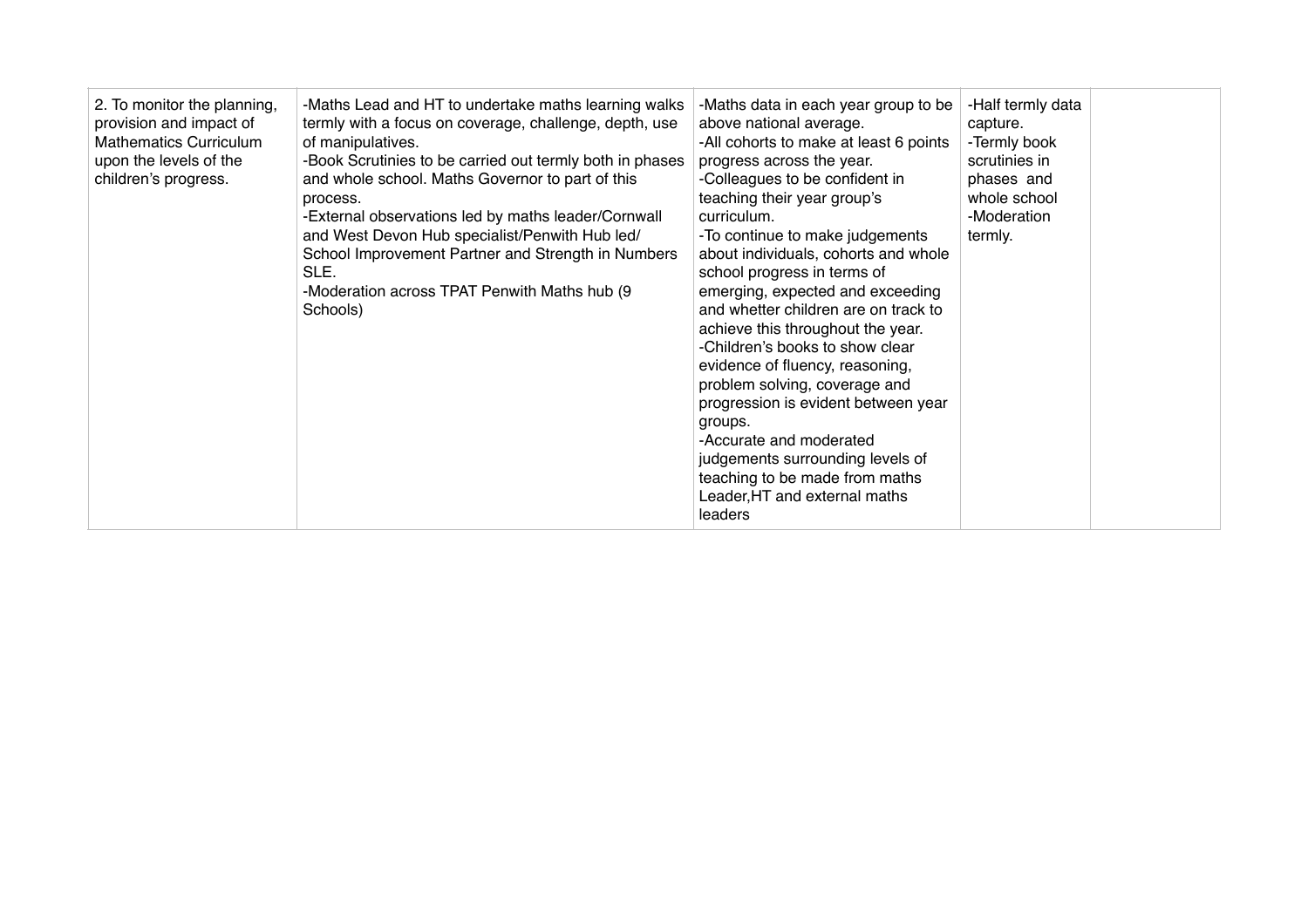| 3. To consolidate and<br>enhance the whole school<br>approach to using<br>manipulatives and bar<br>modelling to improve<br>conceptual understanding in<br>the key areas of<br>mathematics. | -Share and revisit the different concepts that have been<br>taught successfully using part part whole and bar<br>modelling.<br>-Staff meetings to be planned to facilitate sharing of<br>good practice with regards to the different uses of bar<br>modelling across the school.<br>-Continue to monitor how part part whole is being<br>introduced in Early Keystage 1 and Foundation Stage<br>and continue to support the team teaching to develop<br>their knowledge of implementation.<br>-All manipulatives used to be progressive and link to<br>the calculation policy.<br>-In Phases children have packs of manipulatives to<br>share with math's buddy for easy access in all maths<br>lesson. | -Progressive and consistent<br>application and use of a variety of<br>manipulatives and visual images to<br>enhance understanding in all maths<br>concepts.<br>-Children to be increasingly<br>confident in using these varied<br>manipulatives and know how to use<br>them to represent numbers and<br>calculations.<br>-Children to be able to talk about<br>their maths learning and the<br>representation they have created<br>using either manipulatives or the bar<br>model.<br>-Children to independently choose<br>the best manipulative for their<br>problem solving.<br>-Children to be able to confidently<br>use the part part whole and bar<br>modelling to help them unpick and<br>understand word problems. | Ongoing | Maths packs<br>Variety of<br>manipulatives in<br>maths area |
|--------------------------------------------------------------------------------------------------------------------------------------------------------------------------------------------|---------------------------------------------------------------------------------------------------------------------------------------------------------------------------------------------------------------------------------------------------------------------------------------------------------------------------------------------------------------------------------------------------------------------------------------------------------------------------------------------------------------------------------------------------------------------------------------------------------------------------------------------------------------------------------------------------------|----------------------------------------------------------------------------------------------------------------------------------------------------------------------------------------------------------------------------------------------------------------------------------------------------------------------------------------------------------------------------------------------------------------------------------------------------------------------------------------------------------------------------------------------------------------------------------------------------------------------------------------------------------------------------------------------------------------------------|---------|-------------------------------------------------------------|
|--------------------------------------------------------------------------------------------------------------------------------------------------------------------------------------------|---------------------------------------------------------------------------------------------------------------------------------------------------------------------------------------------------------------------------------------------------------------------------------------------------------------------------------------------------------------------------------------------------------------------------------------------------------------------------------------------------------------------------------------------------------------------------------------------------------------------------------------------------------------------------------------------------------|----------------------------------------------------------------------------------------------------------------------------------------------------------------------------------------------------------------------------------------------------------------------------------------------------------------------------------------------------------------------------------------------------------------------------------------------------------------------------------------------------------------------------------------------------------------------------------------------------------------------------------------------------------------------------------------------------------------------------|---------|-------------------------------------------------------------|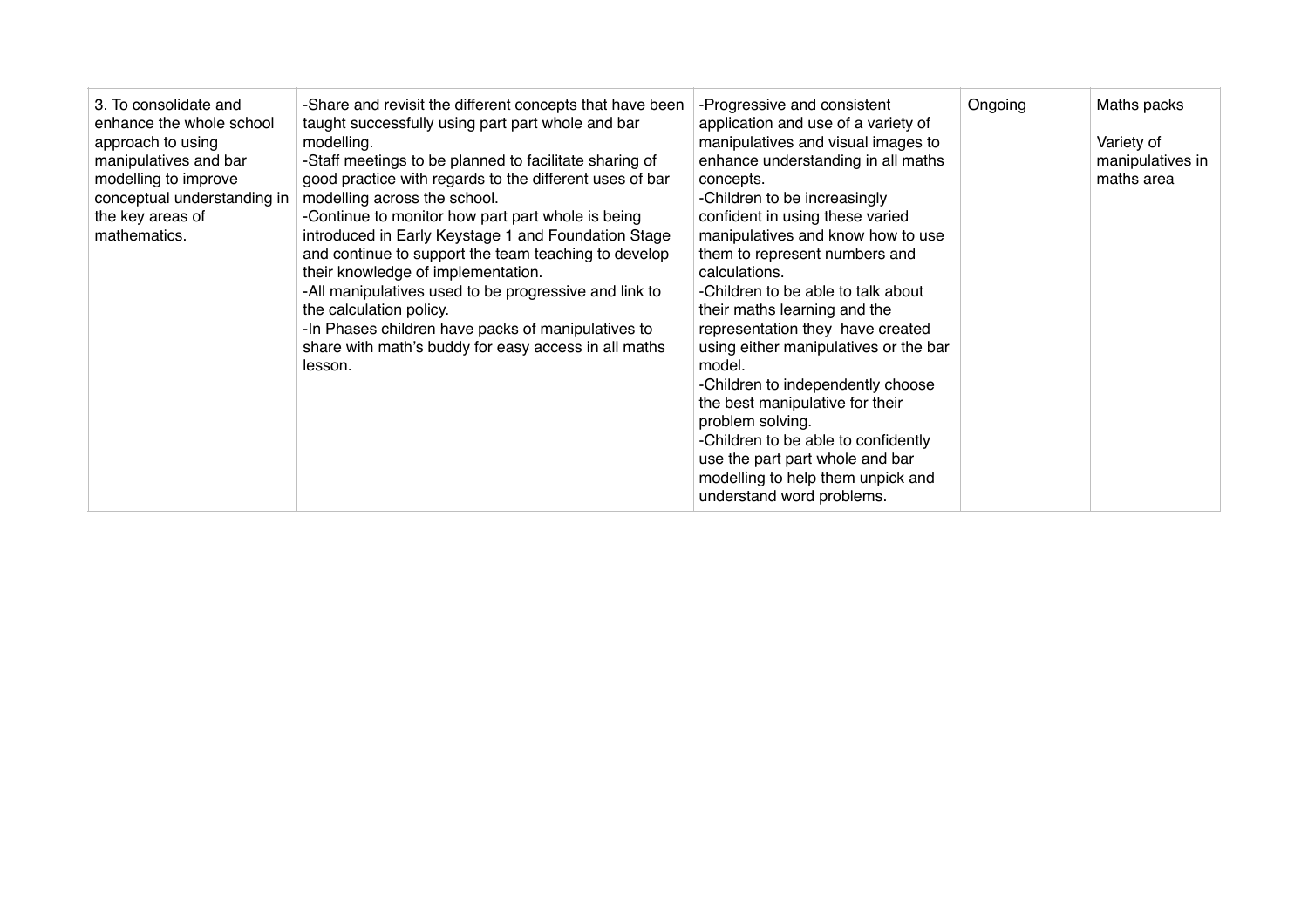| 4. To improve children's<br>abilities and confidence in<br>using and applying<br>Mathematical skills and<br>problem solving in daily<br>mathematic lessons. | -To improve children's confidence to talk about their<br>maths learning and share their explanations and<br>reasoning.<br>-Maintain a consistent approach to the notion of<br>challenge/using and applying in every maths lesson<br>ensuring that children are given opportunities to<br>develop fluency, reasoning and problem solving.<br>-Whole school problem solving tasks to take place each<br>term through REAL projects.<br>-Teachers to be supported to understand the different<br>areas of the problem solving and the progression of<br>skills using the non negotiables.<br>-Additional problem solving using and applying tasks to<br>continue to be used as whole | -Children to have greater<br>opportunities to use and apply their<br>mathematical concepts in a variety<br>of problem solving activities and<br>explain their reasoning confidently.<br>-Children to consolidate their<br>knowledge of maths skills and<br>improve conceptual understanding<br>through daily opportunities to use<br>and apply.<br>-All children regularly explore a<br>variety, high ceiling problems and<br>are able to explain their methods<br>and learning.<br>-Accurate and consistent moderation<br>to ensure judgements across the<br>school are sound and to provide<br>expertise for all team members in<br>this area in order to up skill their<br>ability to assess progress. | Daily in lessons.<br>Half termly<br>testing |  |
|-------------------------------------------------------------------------------------------------------------------------------------------------------------|-----------------------------------------------------------------------------------------------------------------------------------------------------------------------------------------------------------------------------------------------------------------------------------------------------------------------------------------------------------------------------------------------------------------------------------------------------------------------------------------------------------------------------------------------------------------------------------------------------------------------------------------------------------------------------------|-----------------------------------------------------------------------------------------------------------------------------------------------------------------------------------------------------------------------------------------------------------------------------------------------------------------------------------------------------------------------------------------------------------------------------------------------------------------------------------------------------------------------------------------------------------------------------------------------------------------------------------------------------------------------------------------------------------|---------------------------------------------|--|
| 5. To utilise opportunities for<br>Mathematics across the<br>curriculum.                                                                                    | -Teachers to plan opportunities for Mathematics to e<br>used across the curriculum.<br>-Teachers to plan opportunities for maths to be an<br>integral part of other curriculum areas through REAL<br>projects.<br>-Phase project plans to be checked by maths Lead to<br>ensure coverage and opportunities for maths across<br>the curriculum.                                                                                                                                                                                                                                                                                                                                    | - Children to identify the links in their<br>maths learning and real life<br>application of these.                                                                                                                                                                                                                                                                                                                                                                                                                                                                                                                                                                                                        | Termly                                      |  |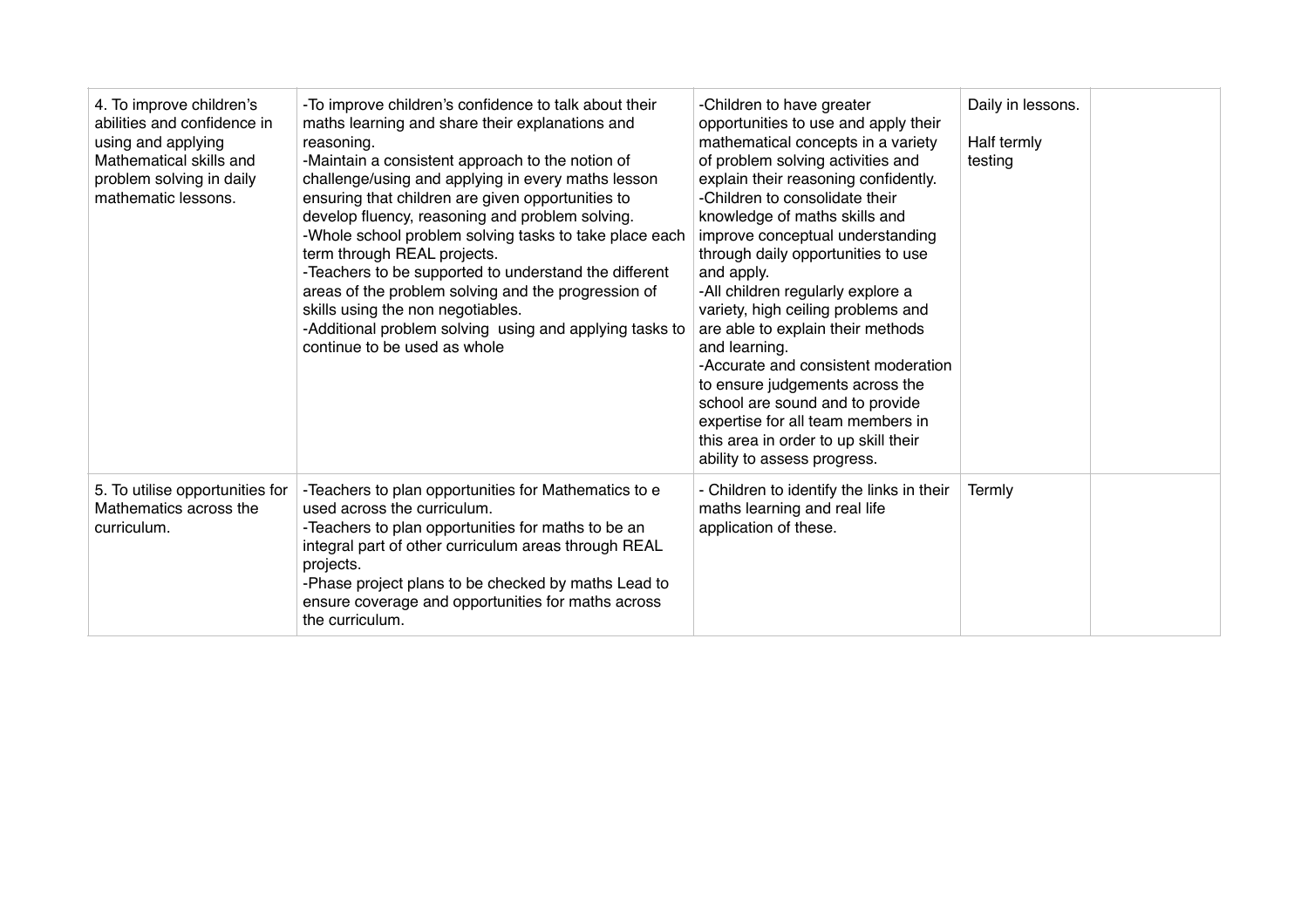| 6. To further embed and<br>improve forward marking in<br>all year groups. | -Staff and phase meetings following book scrutinies to<br>share outstanding practice in terms of maths marking<br>across the school. | -Marking is focused on celebrating<br>success of maths skills used, rather<br>than task and furthering learning on<br>individual basis. (verbal or written)<br>-Children are clear about areas to<br>develop with example given when<br>necessary.<br>-Children are challenged to extend<br>their learning or respond to a<br>misconception.<br>-Children continue to be given<br>adequate time to respond to these.<br>Monitoring of books will focus on<br>marking and book monitoring<br>feedback provided to staff, HT and<br>file. Any areas for improvement to be<br>highlighted and actioned. | -Termly book<br>scrutinies<br>-Pupil<br>conferencing |  |
|---------------------------------------------------------------------------|--------------------------------------------------------------------------------------------------------------------------------------|------------------------------------------------------------------------------------------------------------------------------------------------------------------------------------------------------------------------------------------------------------------------------------------------------------------------------------------------------------------------------------------------------------------------------------------------------------------------------------------------------------------------------------------------------------------------------------------------------|------------------------------------------------------|--|
|---------------------------------------------------------------------------|--------------------------------------------------------------------------------------------------------------------------------------|------------------------------------------------------------------------------------------------------------------------------------------------------------------------------------------------------------------------------------------------------------------------------------------------------------------------------------------------------------------------------------------------------------------------------------------------------------------------------------------------------------------------------------------------------------------------------------------------------|------------------------------------------------------|--|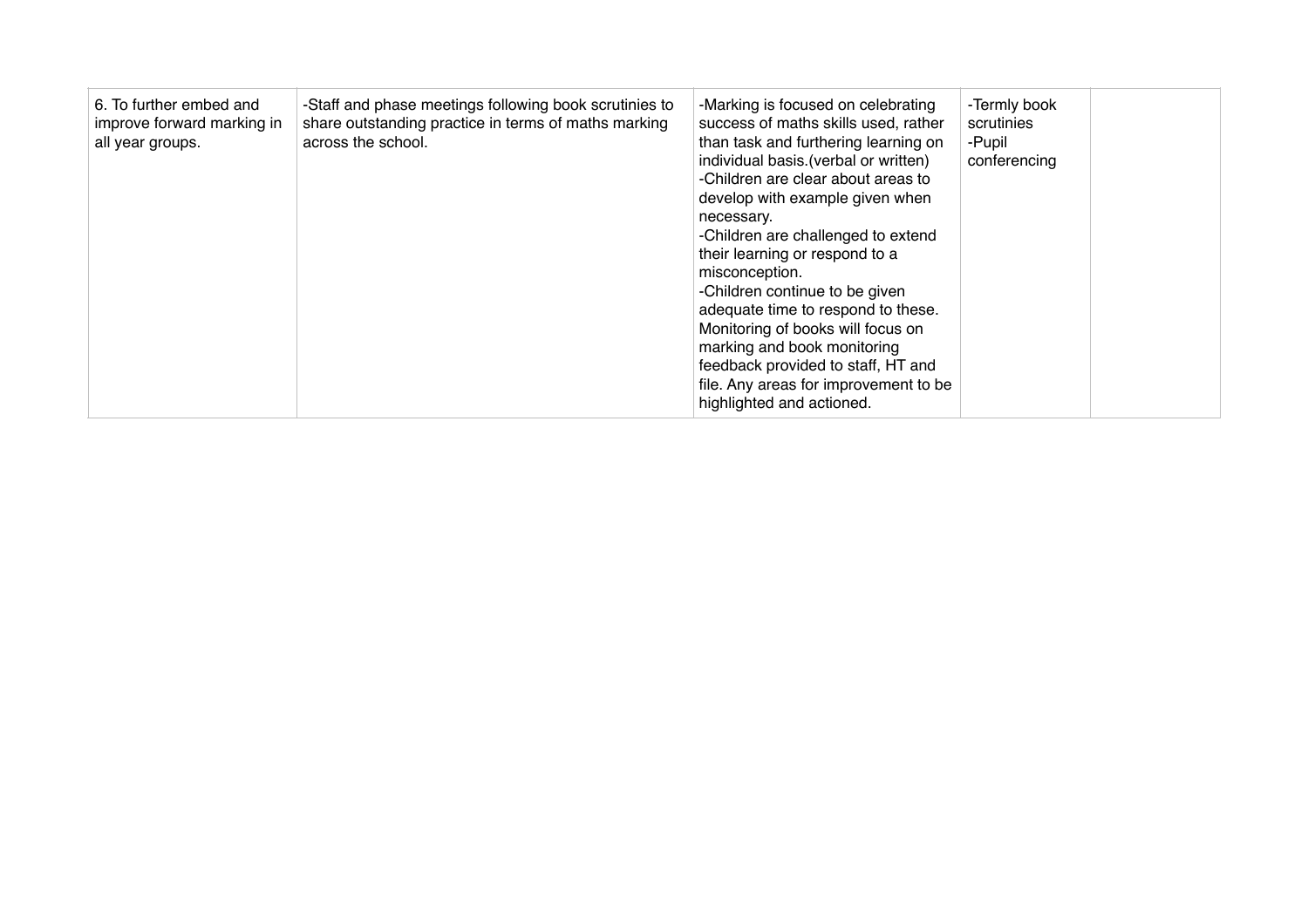| 7. Learning walks in each<br>year group to monitor<br>standard and progression<br>across the school in key<br>skills/subject knowledge<br>and implementation of<br>understanding. Expectation<br>is that all lessons will be at<br>least good with a view to<br>achieve outstanding. | - Rigorous external visits to monitor maths learning                                                                                                                                                                                                                                                                                                                                                                                                                                                                                                         | -Key Skills, progression and<br>continuity of subject through the<br>school is good with all children<br>having a rich experience of learning<br>in the subject.<br>-Lessons are progressive and have<br>challenge, catering for all abilities.<br>-Children are actively involved in<br>their learning.<br>-Lesson observation feedback will | -Ongoing<br>-Termly              |                                                                                                                                                                                 |
|--------------------------------------------------------------------------------------------------------------------------------------------------------------------------------------------------------------------------------------------------------------------------------------|--------------------------------------------------------------------------------------------------------------------------------------------------------------------------------------------------------------------------------------------------------------------------------------------------------------------------------------------------------------------------------------------------------------------------------------------------------------------------------------------------------------------------------------------------------------|-----------------------------------------------------------------------------------------------------------------------------------------------------------------------------------------------------------------------------------------------------------------------------------------------------------------------------------------------|----------------------------------|---------------------------------------------------------------------------------------------------------------------------------------------------------------------------------|
|                                                                                                                                                                                                                                                                                      |                                                                                                                                                                                                                                                                                                                                                                                                                                                                                                                                                              | inform and develop individual<br>practice of colleagues, but<br>collectively will share strengths in<br>order to develop further.<br>-Lesson observations continue with<br>all lesson being good and<br>outstanding.                                                                                                                          |                                  |                                                                                                                                                                                 |
|                                                                                                                                                                                                                                                                                      |                                                                                                                                                                                                                                                                                                                                                                                                                                                                                                                                                              | -Children are provided with<br>opportunities to learn by themselves<br>and explain their learning and<br>reasoning so lessons are less<br>teacher led.<br>-Opportunities for all staff to observe<br>maths teaching in different year<br>groups to learn from others<br>expertise.                                                            | -Ongoing<br>-Spring term<br>2019 | -Learning<br>Journals<br>-Maths learning<br>Groups                                                                                                                              |
| 8. Monitor work books to<br>identify where challenge<br>has been offered and that<br>marking is impacting<br>progress.                                                                                                                                                               | -The expectation in each class is high and children are<br>progressing and achieving at least expected standard.<br>Challenge evident in children's books.<br>-Check for evidence of the use of self and peer<br>assessment strategies being employed in order to<br>asses children's progress.<br>-Progressive target cards are evident in the back of<br>each group and are marked and dated regularly.<br>-Look for evidence of visual images and bar modelling<br>to support conceptual understanding and an<br>independent approach to problem solving. |                                                                                                                                                                                                                                                                                                                                               | -Ongoing                         | -Numeracy non-<br>negotiables<br>evident in each<br>room regarding<br>presentation.<br>-Ragging<br>-Yearly target<br>cards<br>-Manipulatives<br>and Maths<br>Resource<br>Packs. |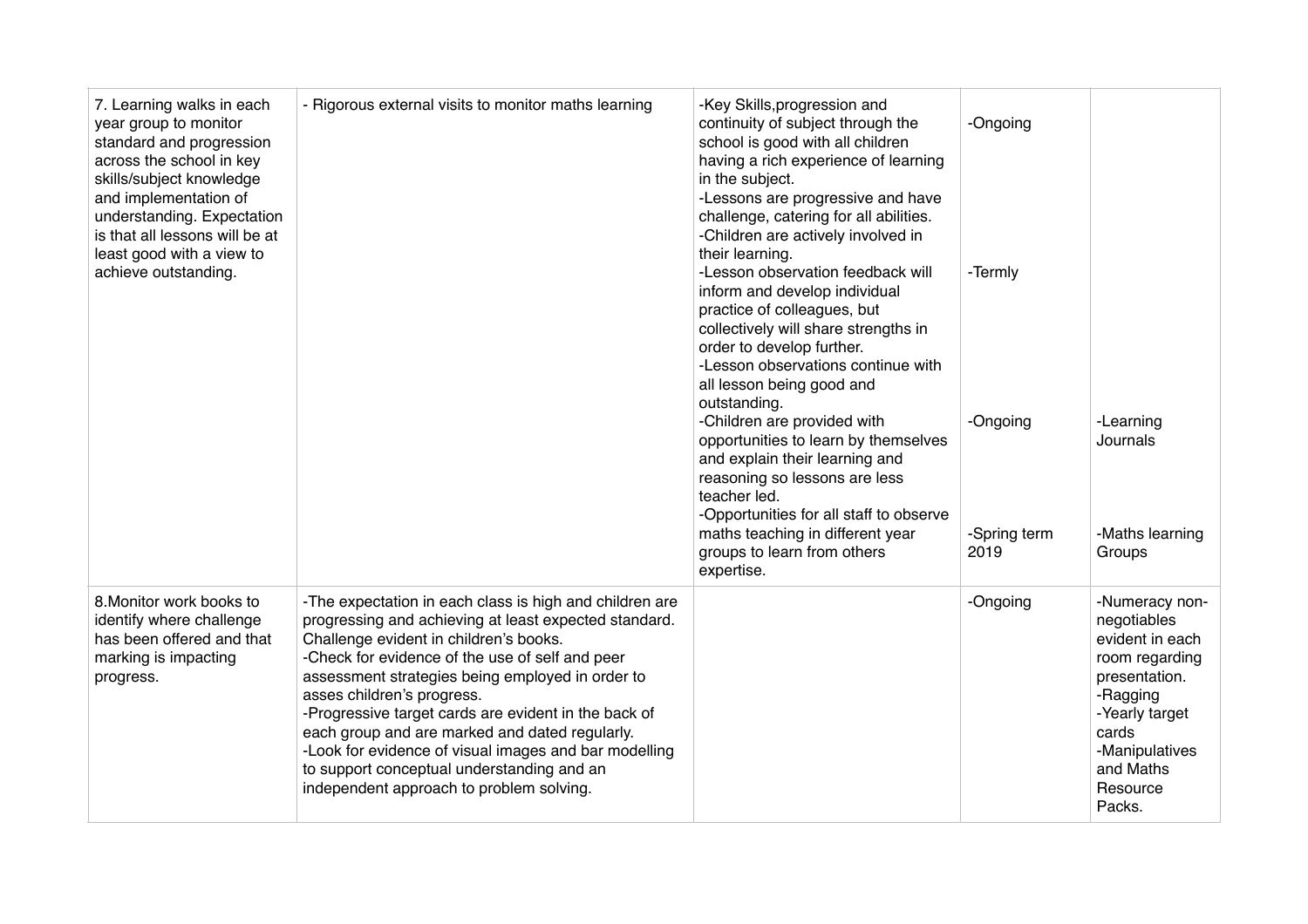| 9. Pupil interviews/<br>conferencing across the key<br>stages to assess children's<br>understanding of their<br>learning, level of enjoyment<br>and their engagement in<br>Maths. | -Phase leaders and Maths Lead monitor Learning<br>journals.<br>-Regular feedback and training for staff in this process.                                                                                                                                                    | -Children are given a voice to<br>express their opinions, what they<br>particularly enjoy, what they would<br>like to do more of, improvements<br>that could be made. Question<br>children regarding structure, 15 in<br>10, Mathletics and 99 Club to<br>improve mental maths strategies.<br>-Ask children if we could do more<br>and if so what they would<br>recommend.<br>-Growth Mindset in maths to be<br>developed and all children to be able<br>to preserve and become more<br>resilient in all maths learning.<br>-Children's concerns dealt with and<br>given a voice. | -Weekly in class<br>with CT.<br>-Maths Lead half<br>termly.<br>-Half termly<br>testing and use<br>of Testbase<br>questions<br>weekly. | Learning<br>journals |
|-----------------------------------------------------------------------------------------------------------------------------------------------------------------------------------|-----------------------------------------------------------------------------------------------------------------------------------------------------------------------------------------------------------------------------------------------------------------------------|-----------------------------------------------------------------------------------------------------------------------------------------------------------------------------------------------------------------------------------------------------------------------------------------------------------------------------------------------------------------------------------------------------------------------------------------------------------------------------------------------------------------------------------------------------------------------------------|---------------------------------------------------------------------------------------------------------------------------------------|----------------------|
| 10. Participate in inter-<br>school maths challenges<br>and problem solving days<br>-Mathletics Clubs                                                                             | -Problem solving days at Humphry Davy School.<br>Children to increase their understanding of maths in the<br>real world through REAL projects and local<br>mathematical visits.<br>-Higher attaining mathematicians will be invited to<br>attend a maths investigation day. | -Visits and experiences to represent<br>good value for money and with an<br>impact on children's learning and<br>enjoyment in mathematics.<br>-Children to partake in fun problem<br>solving challenges.<br>-Open mornings for parents to take<br>part in maths problems. Parents<br>become more aware of how simple<br>games can support their children's<br>mathematical development.                                                                                                                                                                                           | -Inter-school<br>challenge days.<br>-Each term as<br>part of project<br>launch or<br>parents<br>consultations                         | -Parent guides       |
| 11. To reduce the difference<br>in attainment and progress<br>between disadvantaged<br>pupils and their peers. (%)                                                                | Refer to Pupil Premium Strategy.                                                                                                                                                                                                                                            | -To reduce the difference between<br>disadvantage and their peers.                                                                                                                                                                                                                                                                                                                                                                                                                                                                                                                | Half termly data<br>capture and<br>phase actions.                                                                                     | SEND/PP              |